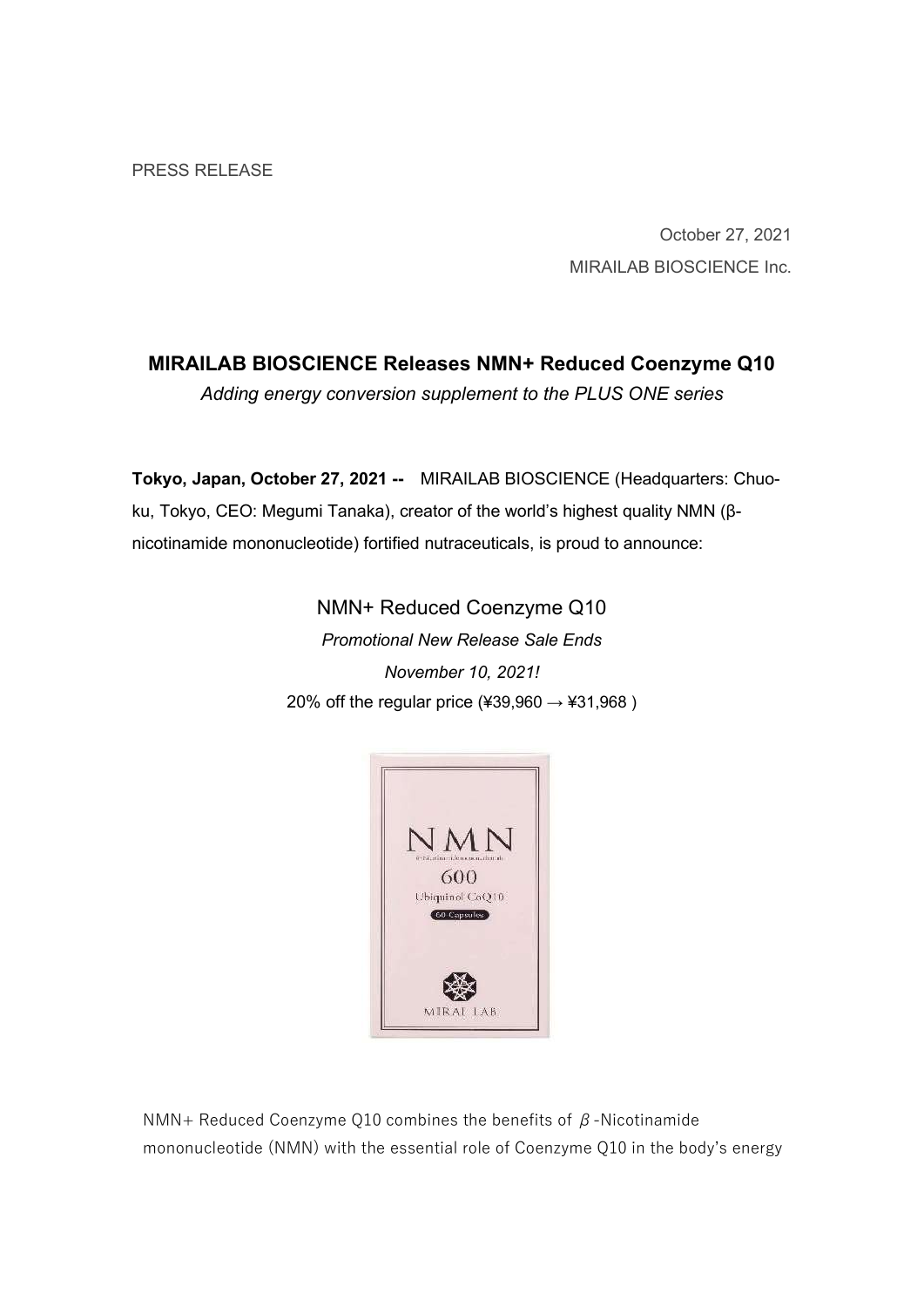conversion process.

Coenzyme Q10 is required in the human body to help cells extract energy from nutrients. It reduces acid as well. As an essential enzyme, it can be generated in the human body, but its production rate declines with age.

Supplementing Coenzyme Q10 is a way to maintain it at a more youthful level.

There are two types of coenzyme Q10: the oxidized form (ubiquinone), and the reduced form (ubiquinol). The oxidized form ubiquinone must be reduced to ubiquinol to function properly. The reduced form is three to four times more easily absorbed, and the process of conversion to the reduced form is less and less complete as we age, leaving the oxidized form unused.

It is an essential substance for a vibrant life, but production in the body declines from its peak at around the age of 20 to about half by the age of 80. Moreover, the amount of coenzyme Q10 that can be taken through food is limited to a mere 5 to 10 mg per day. Mirailab Bioscience recommends raising this level to the youthful approximation of 100 mg every day with the NMN+ Reduced Coenzyme Q10 supplement.

NMN+ Reduced Coenzyme Q10 purely delivers the ubiquinol reduced form, which is more immediately available to the body's energy conversion process.

Coenzyme Q10 readily dissolves in oil, rather than water, so is provided in an oil tablet form. One tablet contains 50 mg of Coenzyme Q10 (you can take up to 2 tablets per day: 100mg.)

We recommend NMN+ Reduced Coenzyme Q10 to those seeking high energy cardiopulmonary habits of exercise. It's part of MIRAILAB's ongoing pursuit of extended life and beauty through the secrets of the body's chemistry.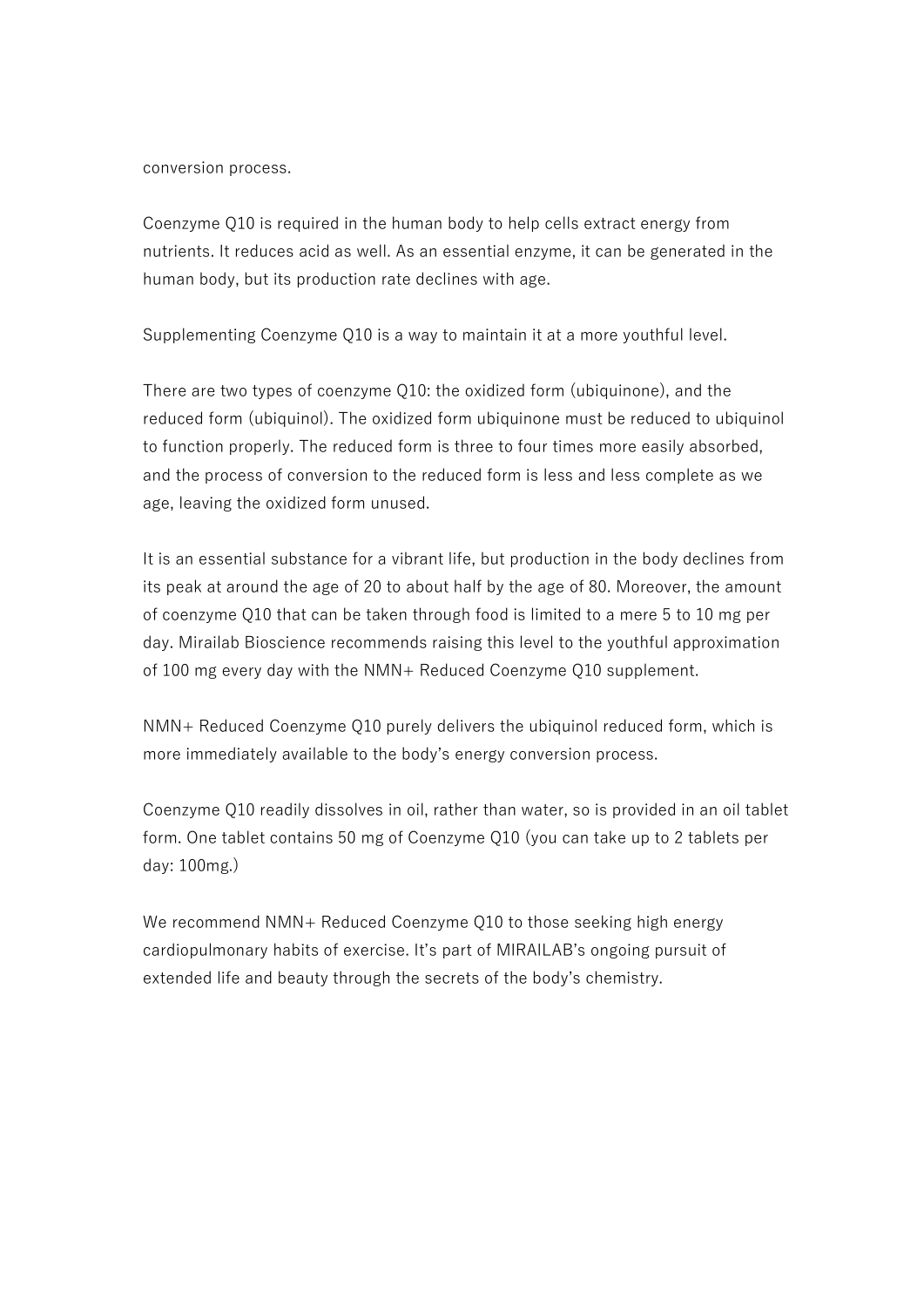



RETAIL PRICE 39,960 yen (tax included) Special price 31,968 yen (tax included) until November 10, 2021

**CONTENTS** 25.2g (420 mg x 60 tablets)

COUNTRY OF ORIGIN Japan

# NUTRITION INFORMATION

Per 2 tablets (840 mg): Energy 5.53kcal / Protein 0.21g / Fat 0.48g / Carbohydrate 0.008g / Table salt equivalent 0.0008g.